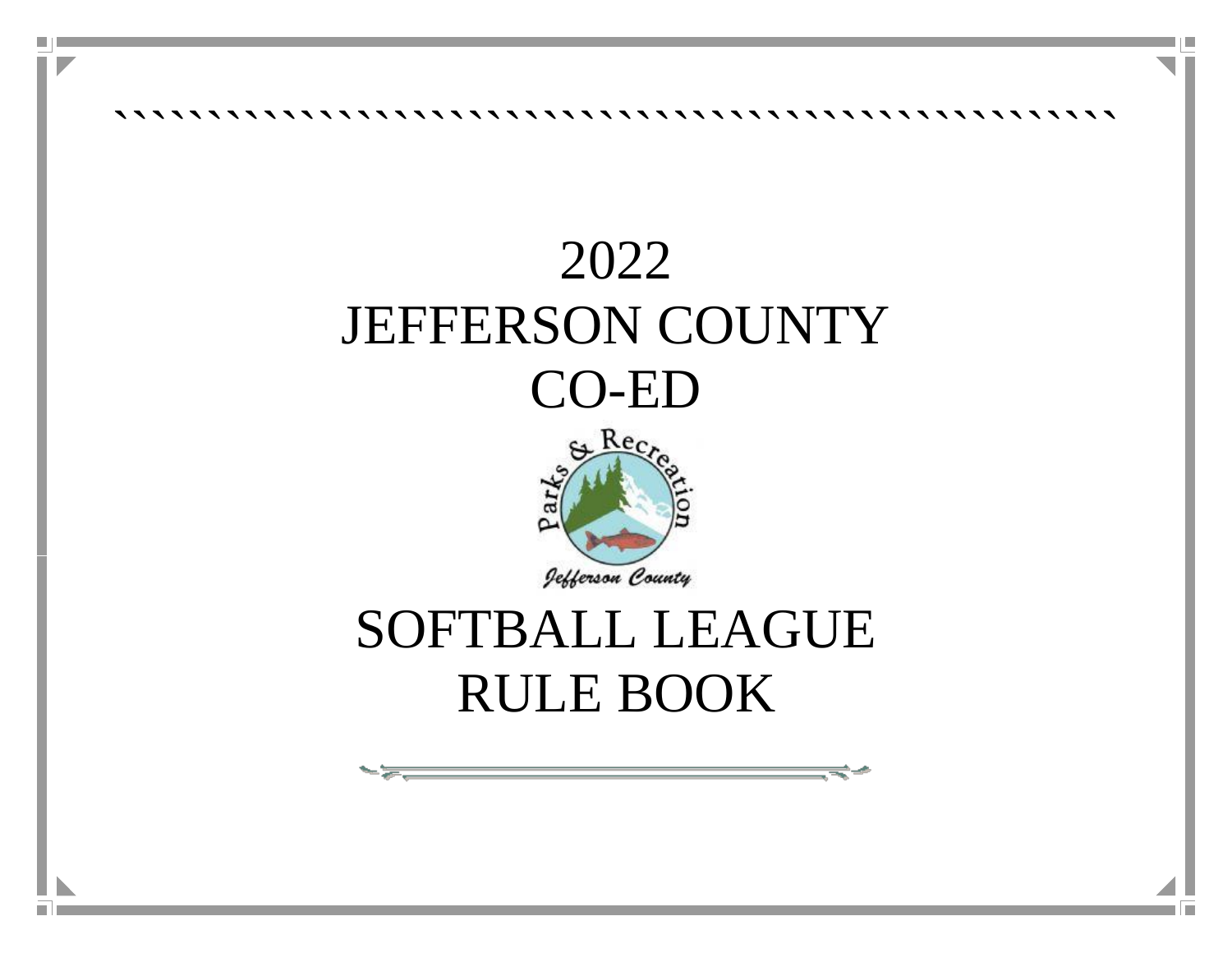Games are seven innings, when possible, but after five innings any game is considered complete. The 5:45pm game must begin **PROMPTLY** so the 7:15pm game can start on time. Late-game teams have priority at 7:15. If after 7:05, the 5:45 game teams should **NOT** start a new inning.

1. **Use of alcohol is prohibited during any game, at any field!** If this rule is violated, **the entire team will be suspended from the league.** Smoking is not allowed in the dugout, or on the field. Please smoke elsewhere and dispose of waste properly.

2. Batting orders must **alternate gender**, (even if someone must bat twice in an inning.) Every player must bat. If they are on the roster, and on the bench, they must bat. **NO EXCEPTIONS. Each batter will start with 1 ball and 1 strike against them.**

3. Each 10-member team must have 3 women and 3 men playing infield positions: 2 men and 2 women in the outfield. Each player should be allowed to make his or her own throw/catcher according to position. (Example: male player should not always take the catch away from female player, or vice-versa).

4. If a team has to forfeit a game, as long as both coaches agree, a game can be played for fun.

5. Women hit an 11-inch ball and men hit a 12-inch ball. *Home team must provide these balls.* **The use of any type of ball other than a restricted flight ball is not permitted.** The balls can be either leather or synthetic.

6. We use an **ASA and/or USSSA** certified "Softball Bat" Please refrain from using any other type of bat.

7. This is an adult softball league. You must be at least 18 years of age.

8. Players may play for one or more teams but they must designate a primary team and play all games of the primary team. *(Players must play "up" in divisions, not down.)* Players may not change their primary team without League approval. Players may play for other leagues. Teams are allowed to add players to their roster during the season without League approval. To be eligible for tournament play, "new" players have to play a minimum of 15 innings.

### **9. All players must sign a County Rec Registration Liability Waiver prior to participation in practice or game play. A team that plays with a non-registered participant will forfeit.**

10. No team may score more than 10 runs in an inning, with the exception of the  $7<sup>th</sup>$  inning.

11. All eligible players are to be listed on the lineup at game time. If a player is not at the game when it begins, he/she must be put at the very end of the batting order upon arrival.

### **12. Team must forfeit if they have 8 or less players. Can play with 9, but must play one short in the outfield. Same gender that they are short**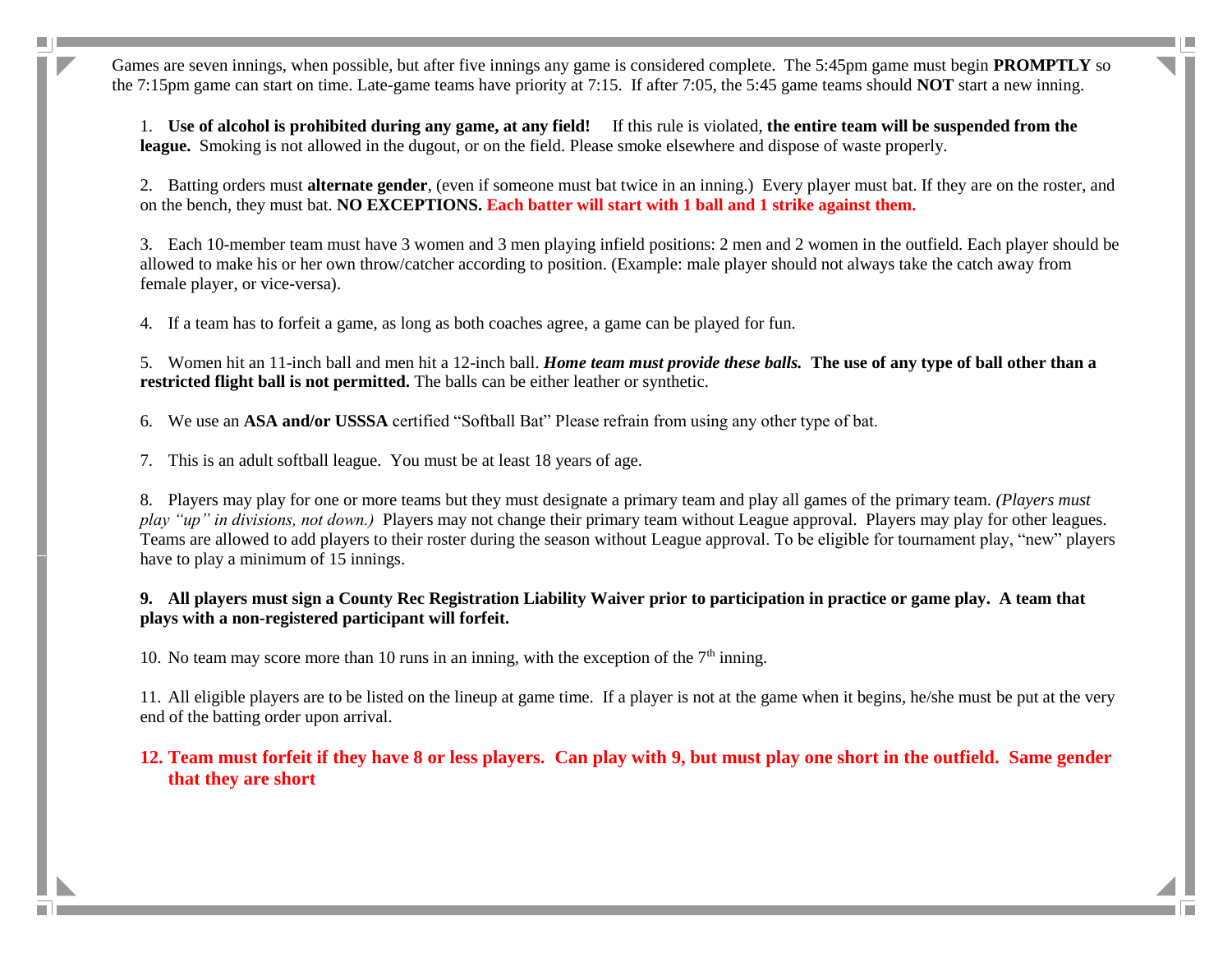13. We will use a STRIKE MAT: Pitchers must have one foot on the pitcher's mound, 50 feet from home plate, when delivering the pitch. If the pitched ball hits any part of the *strike mat* it is considered a strike, and the catcher is responsible for calling out – "STRIKE!" If the ball doesn't hit the strike mat, it is not a strike, it is a ball and the catcher must also call out – "BALL!" Each pitched ball must have an arc of 6-12 feet, pitches that are too high or too low are considered an illegal pitch "BALL". The 1<sup>st</sup> and 3<sup>rd</sup> base coaches will call a "BALL". **Each batter will start with 1 ball and 1 strike against them.**

14. **A BATTER after his/her 2nd strike can hit 2 foul balls, on the 3rd they are OUT – Each batter will start with 1 ball and 1 strike against them.**

15. A BATTER WALKS after 4 balls. If a batter is *intentionally* walked then he/she may take two bases.

16. Games may be canceled due to rain: Go to [www.countyrec.com](http://www.countyrec.com/) or call 360.385.2221 for the latest in rain out information.

## 17. **NO METAL CLEATS**.

18. No bunting.

19. No leading off the base, or stealing. The runner's foot must stay in contact with the base until the ball reaches the strike/zone (in the air).

*20.* **TAGGED OUTS** are those where, after a ball has been batted and base runners are advancing, the ball can be controlled by a defensive player and used to "tag" a runner out before they make it to a base. **FORCED OUTS** are those where after a ball has been batted and runners are advancing, if there is a runner on a base after you – you are forced to run. A defensive player controlling the ball can touch the base you are advancing to and you would be automatically out. (Ex: A runner on first and a batter, or bases loaded.) (Ex: If there is a batter, and a runner on  $2^{nd}$ only, the runner on  $2^{nd}$  is not "forced" to run, therefore must be tagged out if they advance.) new rule 6/3/2021- **HOME PLATE-** To avoid contact/injury at home plate, if the ball beats runner to home plate, and is under control by the catcher, no tag necessary. Catcher must be over home plate, all plays at home, forced-out or not, runner is out. Runner can run towards the strike-mat, no sliding. If it's a close call, first/third base coaches will make the call, if they didn't see the play, runner safe. There will be a "commitment line" Once a runner has touched or crossed the "Commitment Line", **he or she has committed to trying to score and may not return to third base** (*Tournament rule with umpire; plays at home plate. If there is a play at home plate, player must avoid contact with the catcher, by sliding, or slowing up. If there is contact with the catcher, player is out and can be ejected if the umpire sees fit.)*

21. BASE RUNNING: The base runner MUST avoid the fielder attempting to make a play on the ball. If the base runner is obviously out before they reach the base, he/she must not interfere with the play. If, for instance, a possible double play is interrupted by a base runner that is already considered out, both players will be called out.

22. A BASE RUNNER who charges into a fielder/catcher attempting to force a collision that jars the ball loose is OUT, and EJECTED from the game. **(Slide, don't charge!)**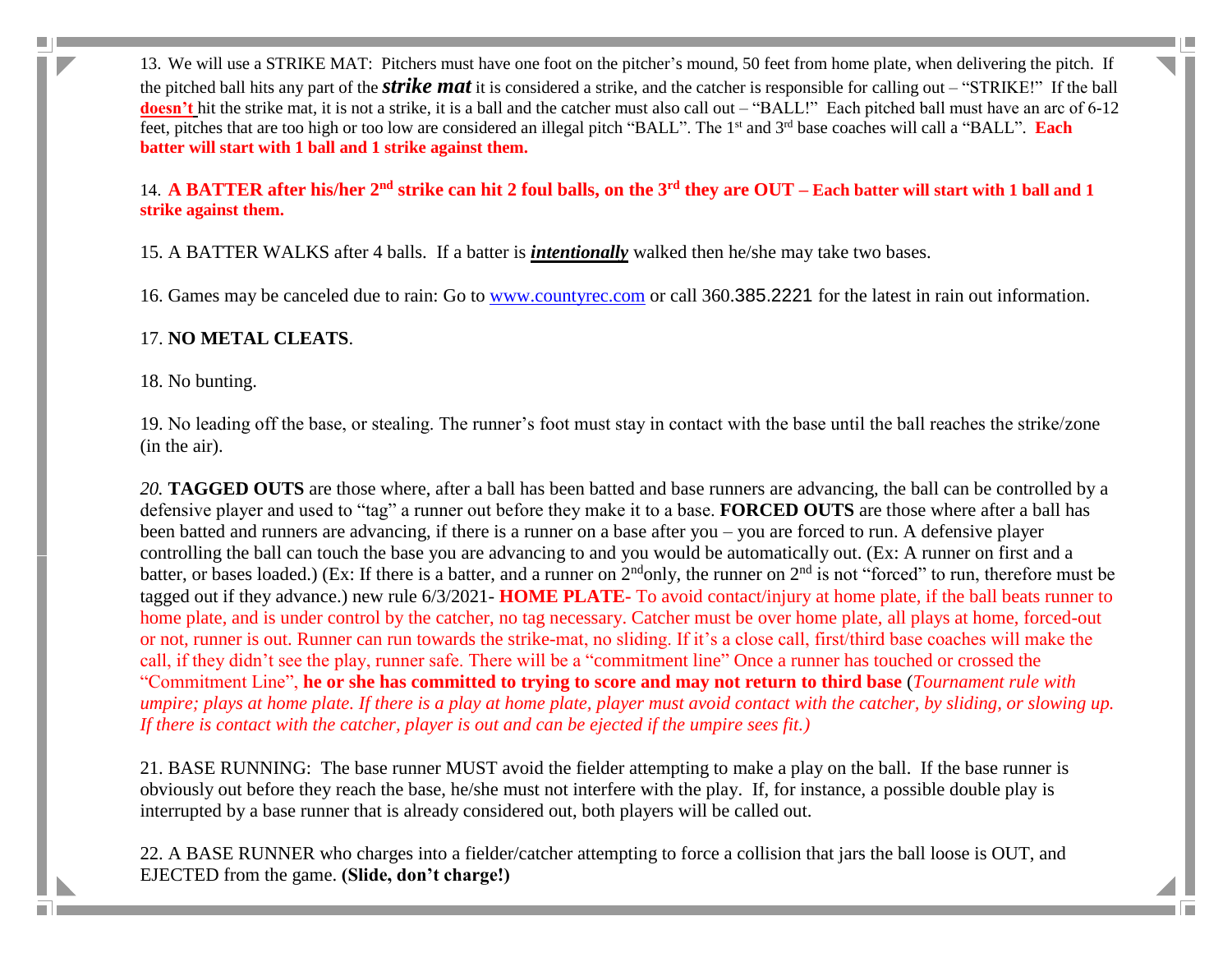23. PINCH RUNNERS are only allowed for players slowed by injury or special condition. After batting, the batter must make it safely to  $1<sup>st</sup>$  base. Pinch runner must be the teammate, of the same gender, who was last out.

24. Infield Fly Rule: The infield is generally considered to be the field's dirt portion. When a fly ball is hit in that area, and an infielder makes an ordinary attempt to catch the ball, the batter is an automatic out with runners on  $1<sup>st</sup>$ , and  $2<sup>nd</sup>$ , or with bases loaded, all with less than 2 outs… Rule not in effect if no fielders make an effort to catch the ball.

25. An OVERTHROW occurs when a ball is thrown OUT OF PLAY, not simply when a ball is dropped and rolls a few feet away from a  $1<sup>st</sup>$  or  $3<sup>rd</sup>$  baseman.

26. FOUL BALLS cannot be caught for outs once they cross the OUT OF PLAY line. **Memorial and HJ Carroll fields all have different OUT OF PLAY zones.**

27. HOW MANY BASES DO YOU GET ON AN OVERTHROW? When a defender makes an overthrow OUT OF PLAY, the base runners get the base they are running toward, plus another base. HOWEVER, the call is made from the *point the defender threw the ball*, not when the baseman missed the throw. An overthrow affects ALL base runners active at the time. For example, if a base runner is approaching  $2^{nd}$  base when the ball is thrown, and the ball goes OUT OF PLAY, the runner is awarded  $1<sup>st</sup>$  and 2<sup>nd</sup> bases. If the runner has reached 1<sup>st</sup> base, the overthrow would award 2<sup>nd</sup> and 3<sup>rd</sup> bases. *\*\*When the ball is "not caught" has nothing to do in deciding how many bases are awarded – it is when the ball is THROWN.\*\**

28. If a baseman DROPS the ball but it does NOT go OUT OF PLAY, a runner can still attempt to advance. But there are no "free" bases and the runner can be thrown (by tag or force out) out if the defender recovers in time.

29. Mercy Rule If a team is leading by 15 or more runs after 4 complete innings, the mercy rule is in effect. If a team is leading by 10 or more runs after 5 complete innings, the mercy rule is in effect.

## FIELDS

**REMEMBER** to Patrol your bench areas for litter and cigarette butts! If you want the infield to be in the best possible condition, bring your own rake!

HJ CARROLL: An OUT OF PLAY zone is the edge of bank in 1<sup>st</sup> base / right field line and straight line extended from backstopfence down 3rd base/ left field line. If a ball is hit or rolls into the drainage swale in right field or center it is a **NO PLAY-HOME RUN**.

MEMORIAL FIELD: An **OUT OF PLAY** zone is chalked to protect the "dugout benches". Otherwise, the BASE OF THE HILL on both the 3<sup>rd</sup> and 1<sup>st</sup> base lines is considered OUT OF PLAY. A ball overthrown to 1<sup>st</sup> base remains IN PLAY until it reaches the slope. **BALL considered IN PLAY**: Ball hit off grandstand façade, off fence, off light poles, or rolls or bounces into the shed is in play. **NO PLAY – GROUND RULE DOUBLE:** Ball is hit into or bounces into out of play area between storage shed and fence. If ball is hit in the air and hits the storage shed this will also be a double. **NO PLAY – GROUND RULE DOUBLE:** Ball hits on field and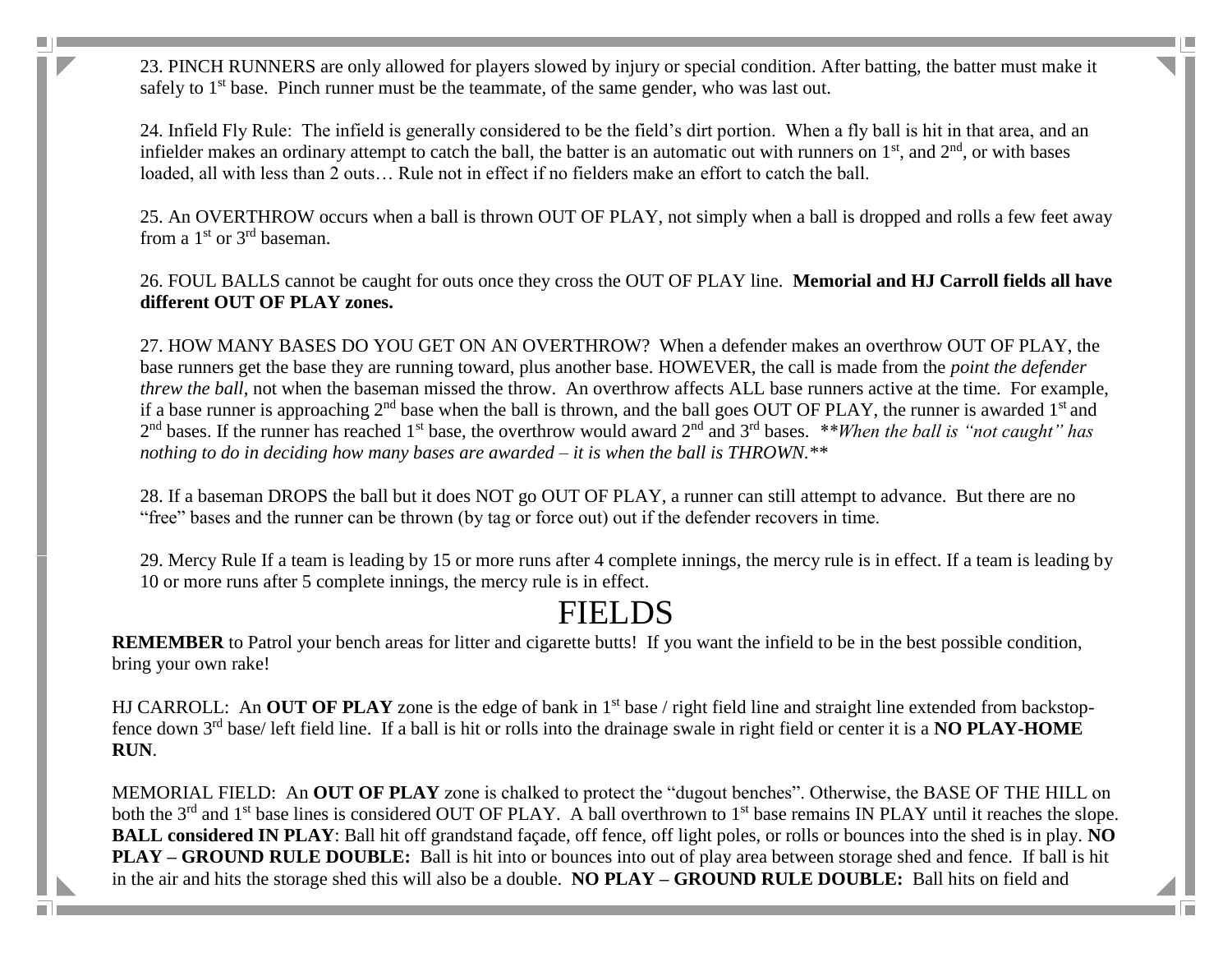bounces into bleachers. (If ball is hit, bounces, or rolls into opposite diamond and if other team delays outfield's pursuit, or ball's natural path are interfered with, it is a double. If ball's path is not delayed, it is a "live" play.) **HOME RUN IS GIVEN:** When ball is hit, rolls, or bounces into grandstands' concrete corridor; when ball is hit into the grandstand bleachers or over the grandstand roof.

**No Home Run Rule:** Any ball hit over the fence extending west of the grandstands to the right field foul line will be an **Automatic Out/ Dead Ball.**

IRIONDALE: If a ball is hit or rolls into the playground area in right field or center it is a **NO PLAY-HOME RUN**. Straight line extended from backstop-fence down  $3<sup>rd</sup>$  base/ left field line, if the ball hits the tree line; dead ball/out of play

## **Sporting Activities COVID-19 Requirements**

Sporting Activities COVID-19 Requirements. (COVID – keep in mind; COVID rules may change before season starts and may change during the season)

- 1. Athletes/officials allowed to remove facial coverings for competitions. Facial coverings are recommended to be worn by athletes when training/practice or when not actively competing in a game or match against another team or when on the bench waiting to play.
- 2. All attendees must wash their hands or use hand sanitizer regularly; at least before they enter the event, after they use the restroom, immediately after the game, and when they leave the event.
- 3. Self-screening is required: any players or spectators, who are under quarantine, or have had any of the following COVID-19 symptoms in the previous 72 hours are not allowed to attend any Jefferson County Parks and Recreation Fall Soccer event: cough, shortness of breath or difficulty breathing, fever, chills, muscle pain, sore throat, or a new loss of taste or smell. Any individual who develops or displays any of these symptoms must remove themselves, or be removed by their parents or caregivers from the event immediately. Coaches and/or Rec Staff have the right to ask parents and caregivers to remove any individual they observe with these symptoms.

## **Concussion Information Sheet**

A concussion is a brain injury and all brain injuries are serious. They are caused by a bump, blow, or jolt to the head, or by a blow to another part of the body with the force transmitted to the head. They can range from mild to severe and can disrupt the way the brain normally works. Even though most concussions are mild, **all concussions are potentially serious and may result in complications including prolonged brain damage and death if not recognized and managed properly.** In other words, even a "ding" or a bump on the head can be serious. You can't see a concussion and most sports concussions occur without loss of consciousness. Signs and symptoms of concussion may show up right after the injury or can take hours or days to fully appear. If your child reports any symptoms of concussion, or if you notice the symptoms or signs of concussion yourself, seek medical attention right away.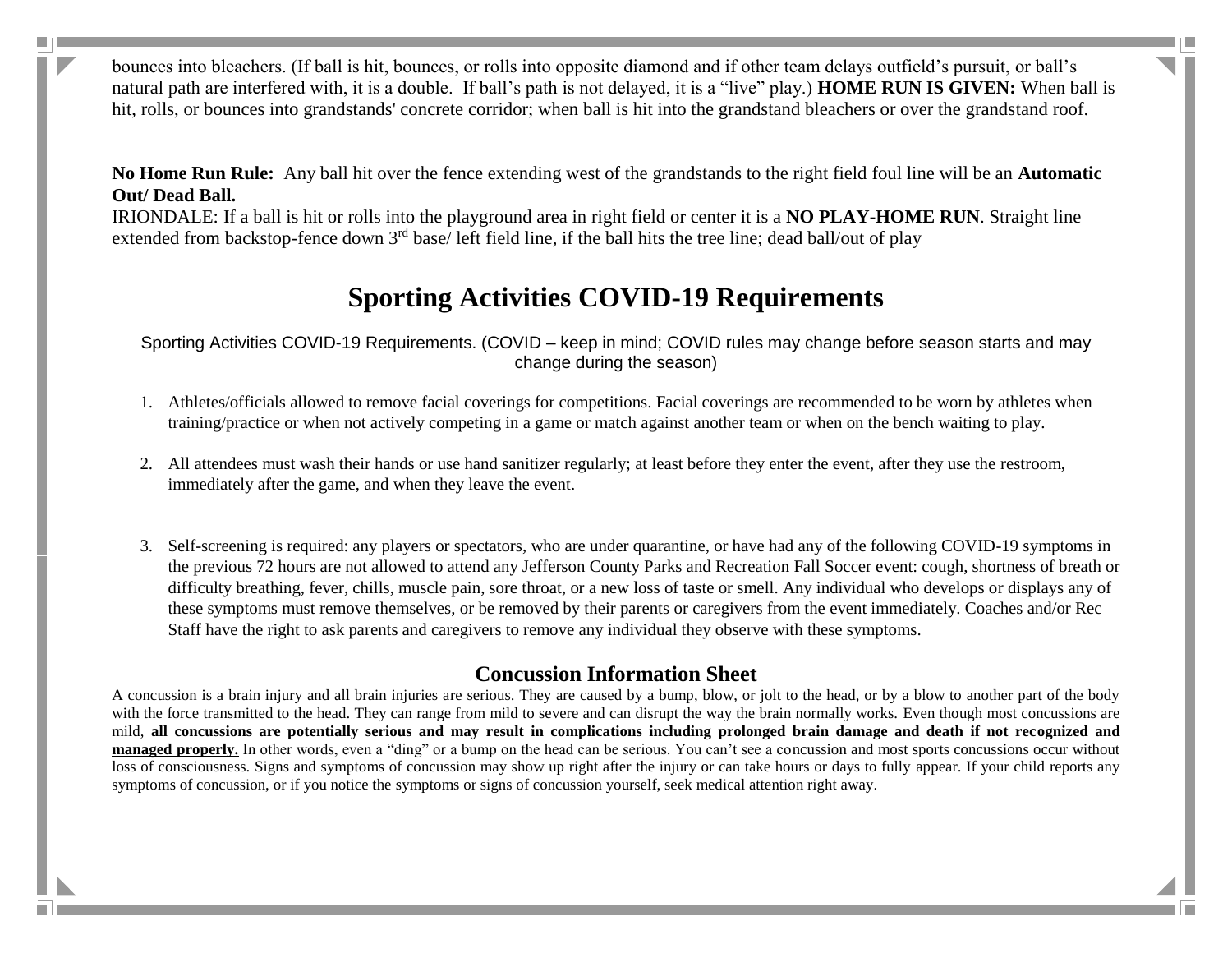| Headaches                                                                           | Amnesia<br>٠                                                      |
|-------------------------------------------------------------------------------------|-------------------------------------------------------------------|
| "Pressure in head"                                                                  | "Don't feel right"                                                |
| Nausea or vomiting                                                                  | Fatigue or low energy                                             |
| Neck pain                                                                           | <b>Sadness</b>                                                    |
| Balance problems or dizziness                                                       | Nervousness or anxiety                                            |
| Blurred, double, or fuzzy vision                                                    | Irritability                                                      |
| Sensitivity to light or noise                                                       | More emotional                                                    |
| Feeling sluggish or slowed down                                                     | Confusion                                                         |
| Feeling foggy or groggy                                                             | Concentration or memory problems                                  |
| Drowsiness                                                                          | (forgetting game plays)                                           |
| Change in sleep patterns                                                            | Repeating the same question/comment                               |
|                                                                                     |                                                                   |
|                                                                                     |                                                                   |
| Signs observed by teammates, parents and coaches include:                           | ٠                                                                 |
| Appears dazed                                                                       | Slurred speech                                                    |
| Vacant facial expression                                                            | Shows behavior or personality changes                             |
| Confused about assignment                                                           | Can't recall events prior to hit<br>Can't recall events after hit |
| Forgets plays                                                                       | Seizures or convulsions                                           |
| Is unsure of game, score, or opponent<br>Moves clumsily or displays in-coordination | Any change in typical behavior or personality                     |

**What can happen if my child keeps on playing with a concussion or returns to soon?**

Adapted from the CDC and the 3rd International Conference on Concussion in Sport Document created 6/15/2009

## **Concussion Information Sheet**

Athletes with the signs and symptoms of concussion should be removed from play immediately. Continuing to play with the signs and symptoms of a concussion leaves the young athlete especially vulnerable to greater injury. There is an increased risk of significant damage from a concussion for a period of time after that concussion occurs, particularly if the athlete suffers another concussion before completely recovering from the first one. This can lead to prolonged recovery, or even to severe brain swelling (second impact syndrome) with devastating and even fatal consequences. It is well known that adolescent or teenage athlete will often under report symptoms of injuries. And concussions are no different. As a result, education of administrators,

Coaches, parents and students is the key for student-athlete's safety.